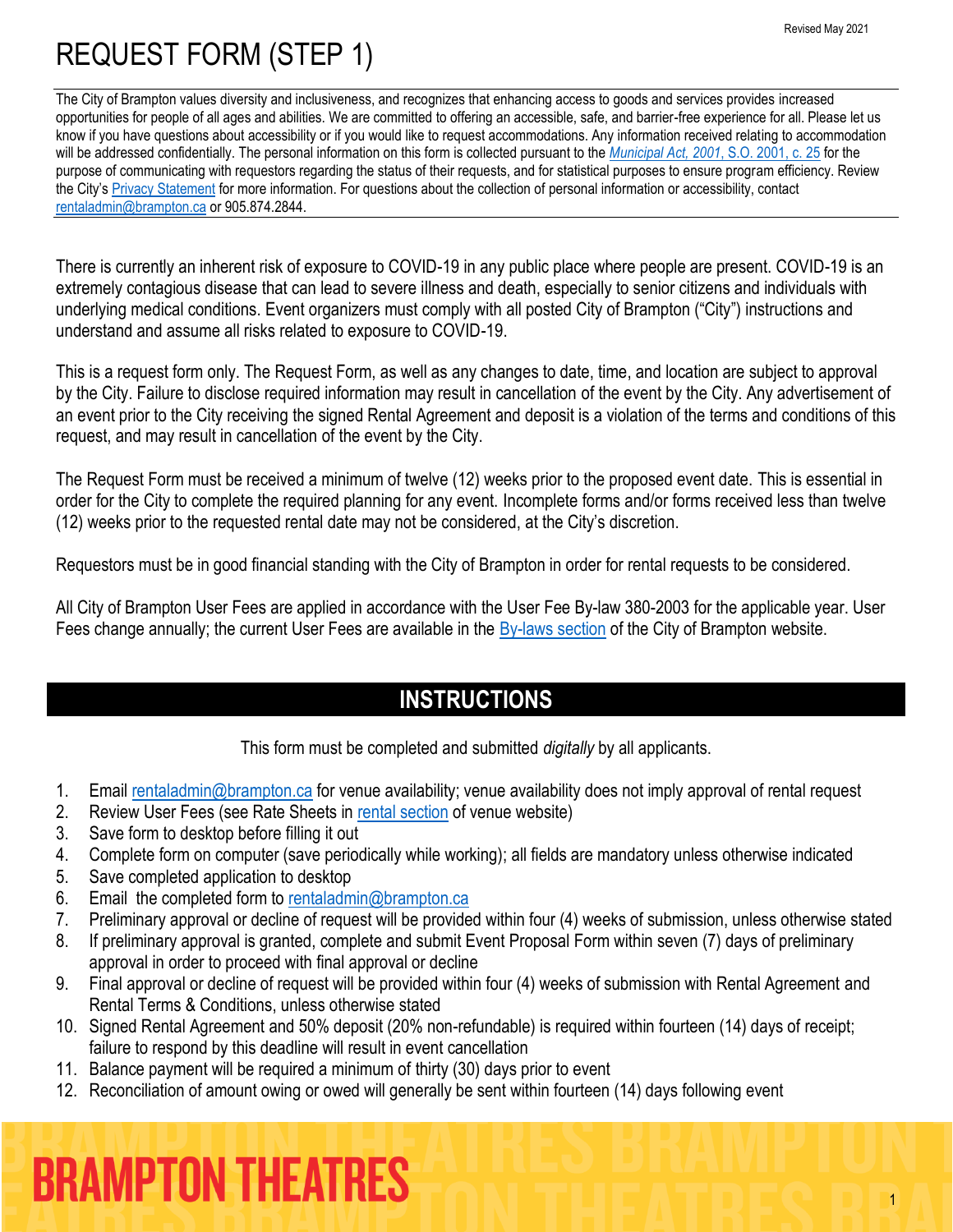### **CONTACTS**

#### **RENTAL AGREEMENT CONTACT**

The Rental Agreement Contact is responsible for the event, and has signing authority for the organization.

#### **RENTAL AGREEMENT DESIGNATE**

A Rental Agreement Designate can be appointed by the requestor to make changes to the Rental Agreement.

| First Name: |                                                                                                                      |
|-------------|----------------------------------------------------------------------------------------------------------------------|
| Last Name:  |                                                                                                                      |
| Phone(s):   | <u> 1989 - John Stein, marking and de broad and de broad and de broad and de broad and de broad and de broad and</u> |
| Email:      |                                                                                                                      |

### **ORGANIZATION**

The organization type will determine applicable User Fees.

 **Not-For-Profit:** government agencies, schools, churches, and registered not-for-profit and charitable organizations who have confirmation of a valid not-for-profit registration or charitable number

 **Dance**: dance schools that are registered businesses renting a Performing Arts Venue for the purposes of presenting recitals, competitions or showcases.

 **Commercial**: organizations, promoters, groups, or individuals that do not fall into other mentioned categories, and citizens renting a venue for personal use

 **Community**: only organizations that were members of the Brampton Arts Council in its final operating year, and internal City of Brampton departments are considered to be 'Community'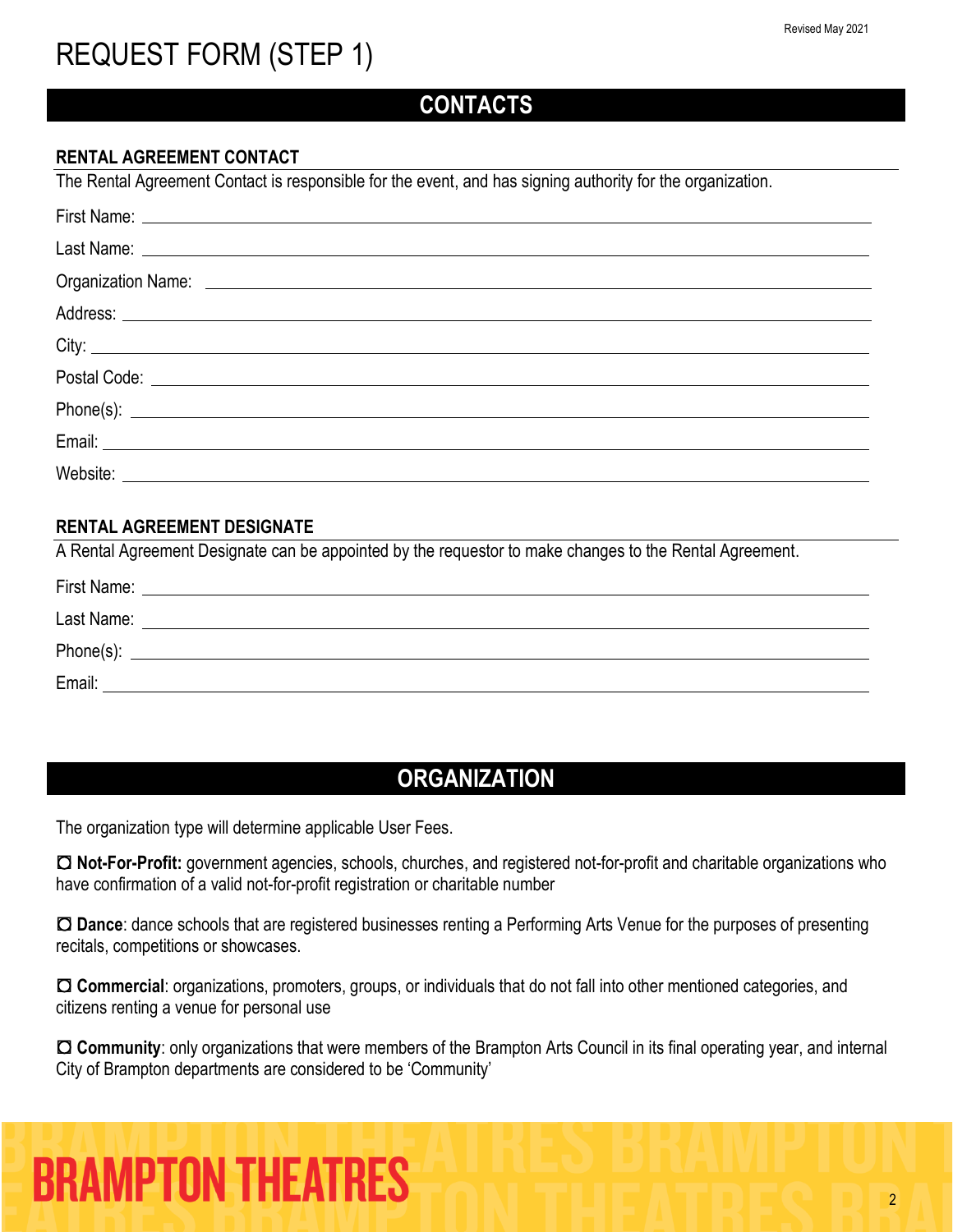### **VENUE**

#### **Select all that apply:**

- □ [The Rose Main Stage](https://tickets.brampton.ca/Online/default.asp?BOparam::WScontent::loadArticle::permalink=RentTheRose&BOparam::WScontent::loadArticle::context_id=)
- $\Box$  The Rose Studio
- $\Box$  The Rose Lobby only (included with Main Stage rental)
- □ The Rose Sponsor Lounge
- □ [Lester B. Pearson \(LBP\) Theatre](https://www.brampton.ca/EN/Arts-Culture-Tourism/Performing-Arts/LBP/Pages/Rent-LBP.aspx)
- □ [Lester B. Pearson \(LBP\) Studio](https://www.brampton.ca/EN/Arts-Culture-Tourism/Performing-Arts/LBP/Pages/Rent-LBP.aspx)
- □ [Cyril Clark Theatre](https://www.brampton.ca/EN/Arts-Culture-Tourism/Performing-Arts/Cyril-Clark/Pages/Rent-Cyril-Clark.aspx)
- □ [Garden Square](https://www.brampton.ca/EN/Arts-Culture-Tourism/garden-square/Pages/Book-the-Square.aspx) Festival or Large Event
- □ [Garden Square](https://www.brampton.ca/EN/Arts-Culture-Tourism/garden-square/Pages/Book-the-Square.aspx) Pop-Up Event
- **EVENT**

Event Title:

Estimated Attendance: \_\_\_\_\_\_\_\_\_

#### **DATE & TIME**

List requested event date, and any acceptable alternate dates in order of preference.

Event start time(s)\*: Event end time(s)\*:

| Load-in/set-up start time*:    |  |
|--------------------------------|--|
| Load-in/set-up end time*:      |  |
| Load-out/clean-up start time*: |  |
| Load-out/clean-up end time*:   |  |

|                                | List any additional days and times (non-event days) required for set up or clean up. Additional charges will apply. |
|--------------------------------|---------------------------------------------------------------------------------------------------------------------|
| Set-up date(s)*:               |                                                                                                                     |
| Load-out/clean up date(s)*:    |                                                                                                                     |
| * Attach a full list if needed |                                                                                                                     |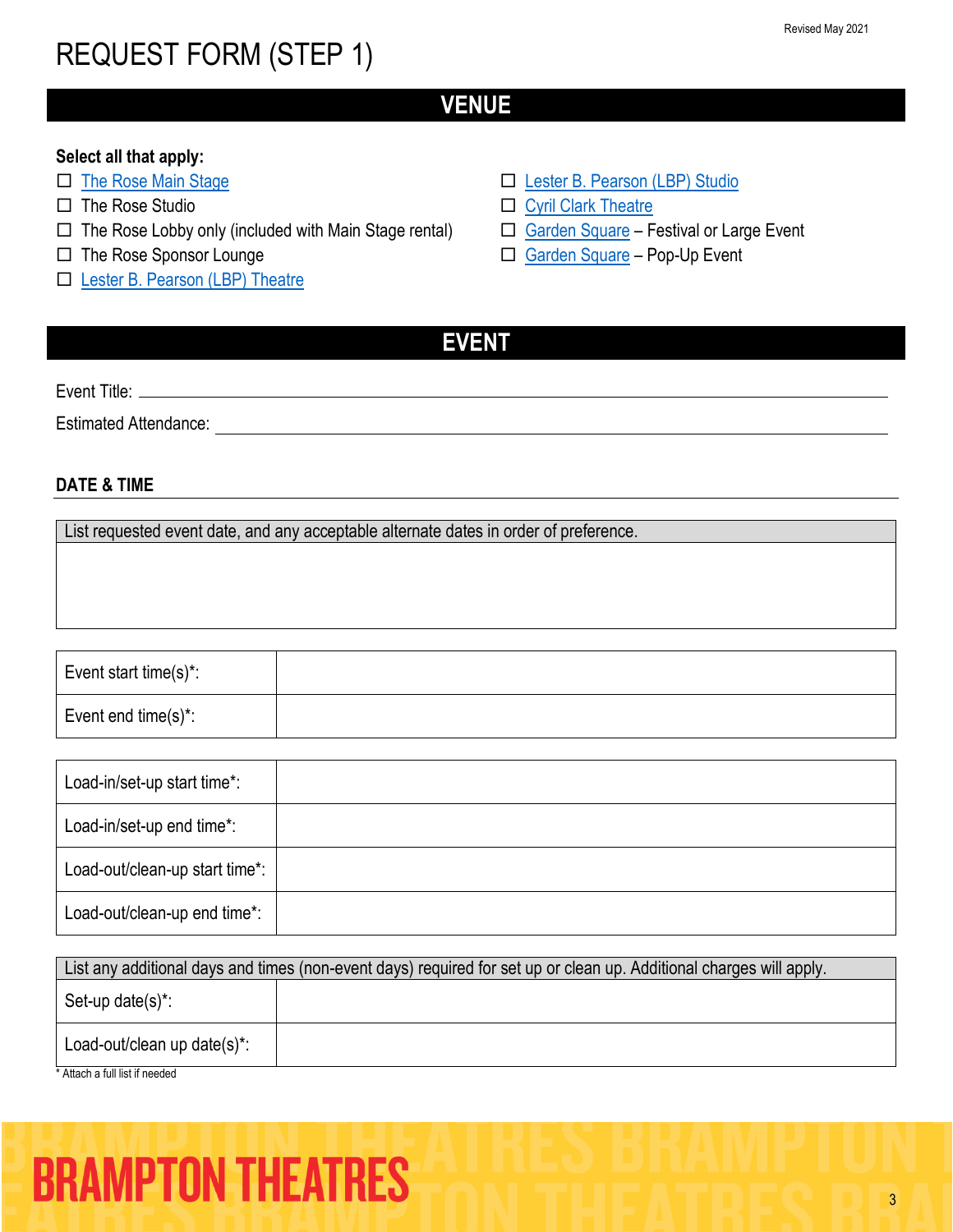1. Describe the proposed event in as much detail as possible.

#### 2. **Garden Square only:**

- **Festival**: outline below how the proposed event aligns with the City of Brampton [Culture Master Plan.](https://www.brampton.ca/EN/Arts-Culture-Tourism/CulturalSrvs/Documents/Cultural-Master-Plan/City%20of%20Brampton%20-Final%20Culture%20Master%20Plan.pdf) A Festival is any large event or activity that exceeds the scope of the [Pop-Up program.](https://www.brampton.ca/EN/Arts-Culture-Tourism/garden-square/Pages/Book-the-Square.aspx)
- **Pop-Up Event**:  $\square$  Check this box to confirm the attachment of the [Pop-Up Fees Worksheet](https://www.brampton.ca/EN/Arts-Culture-Tourism/garden-square/Pages/Book-the-Square.aspx)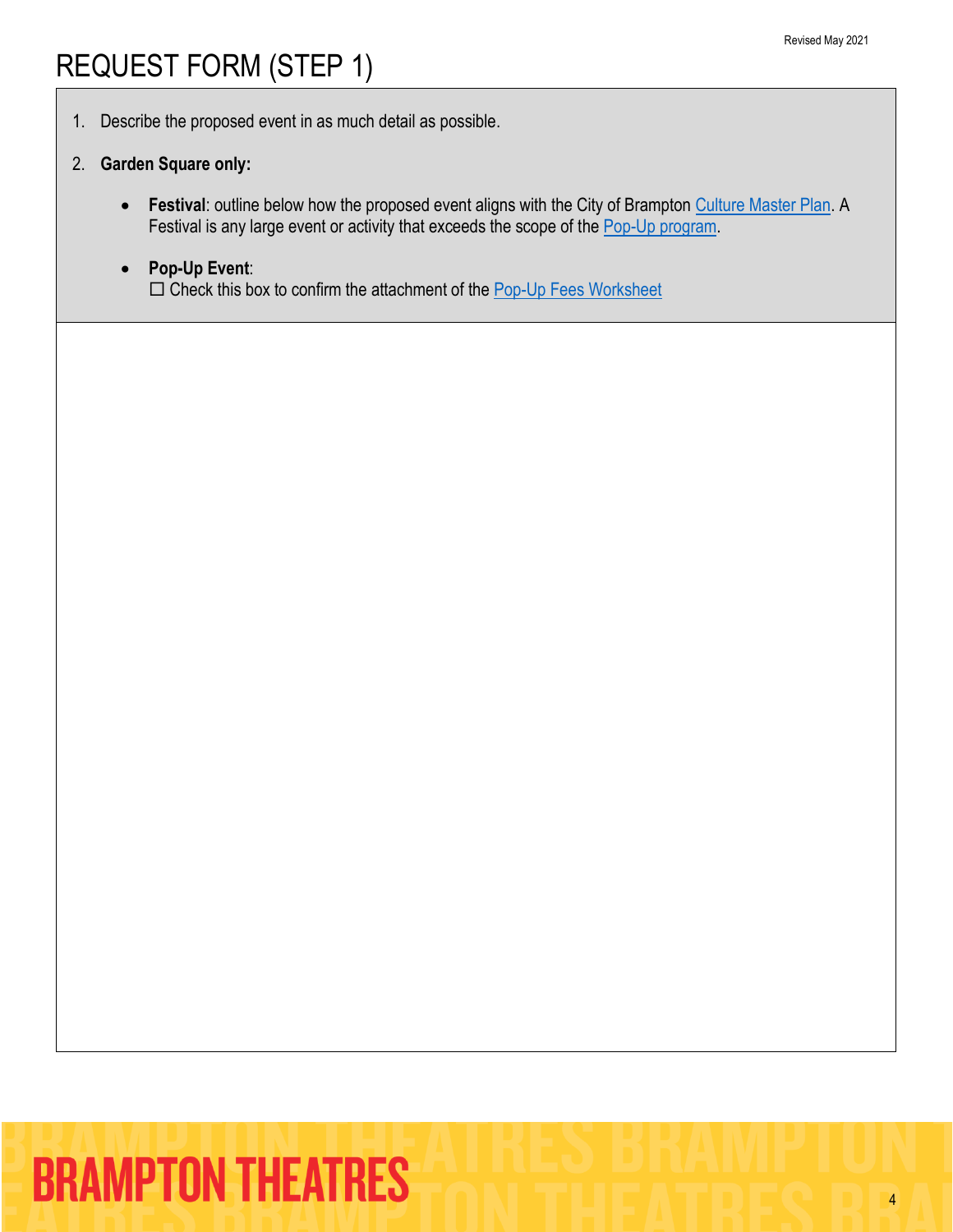## **GUEST PRESENTATION**

The Guest Presentation program provides rental clients at **The Rose** the opportunity to deepen their partnership with the City, and play a more prominent role in Brampton's artistic and cultural development through enhanced promotion.

Should this event be considered for [Guest Presentation](https://tickets.brampton.ca/content/Files/Marketing/BramptonTheatres_Guidelines_GuestPresentation.pdf) status?

 $\Box$  Yes (available at The Rose only)

No (if no, skip to *References* section)

Provide a description of how the event meets the [Guest Presentation](https://tickets.brampton.ca/content/Files/Marketing/BramptonTheatres_Guidelines_GuestPresentation.pdf) criteria.

 $\Box$  Guest Presentation applicants must check this box to confirm the attachment of a marketing plan that describes how the event will be promoted, and includes the budget that will be available to promote the event